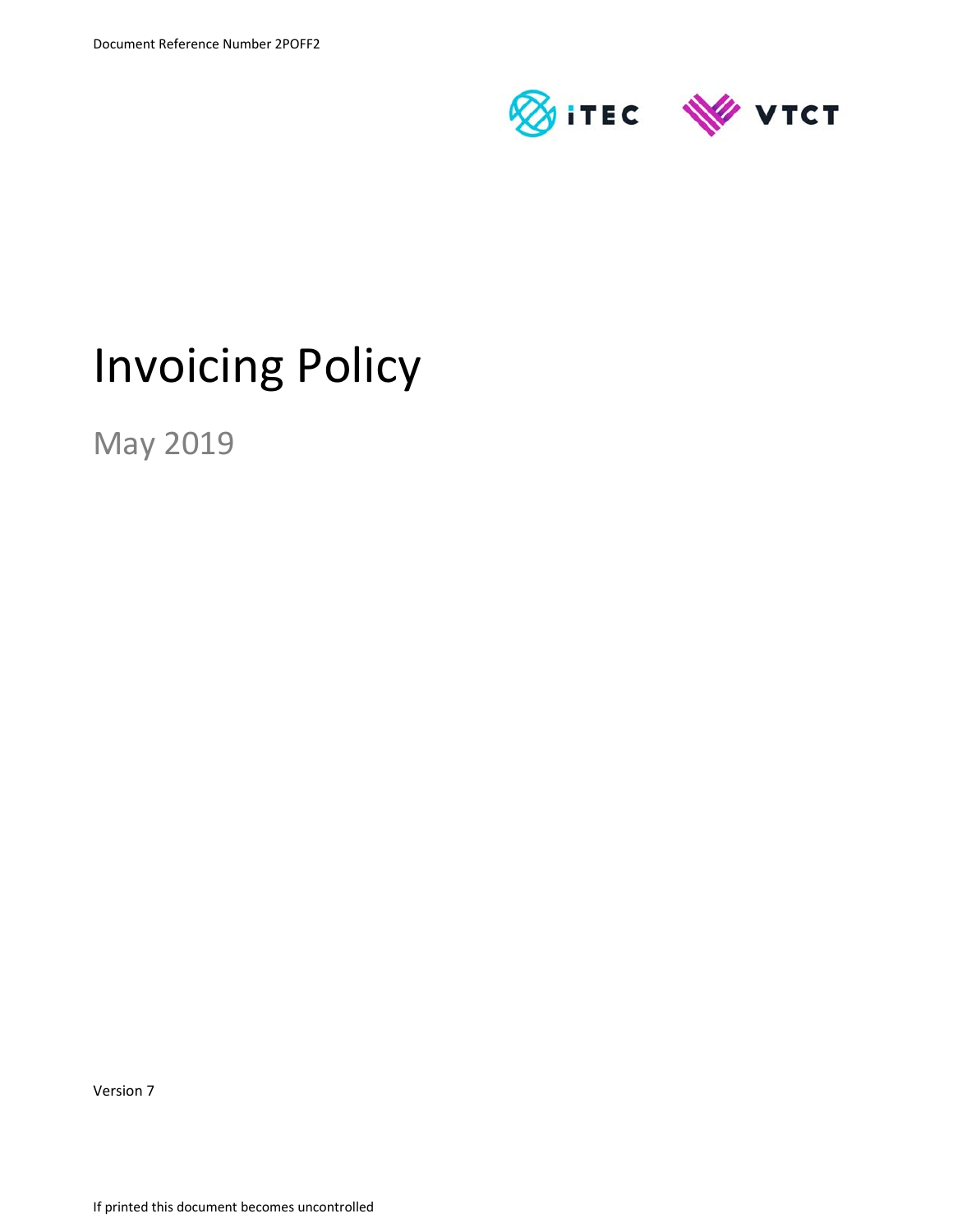

#### **Contents**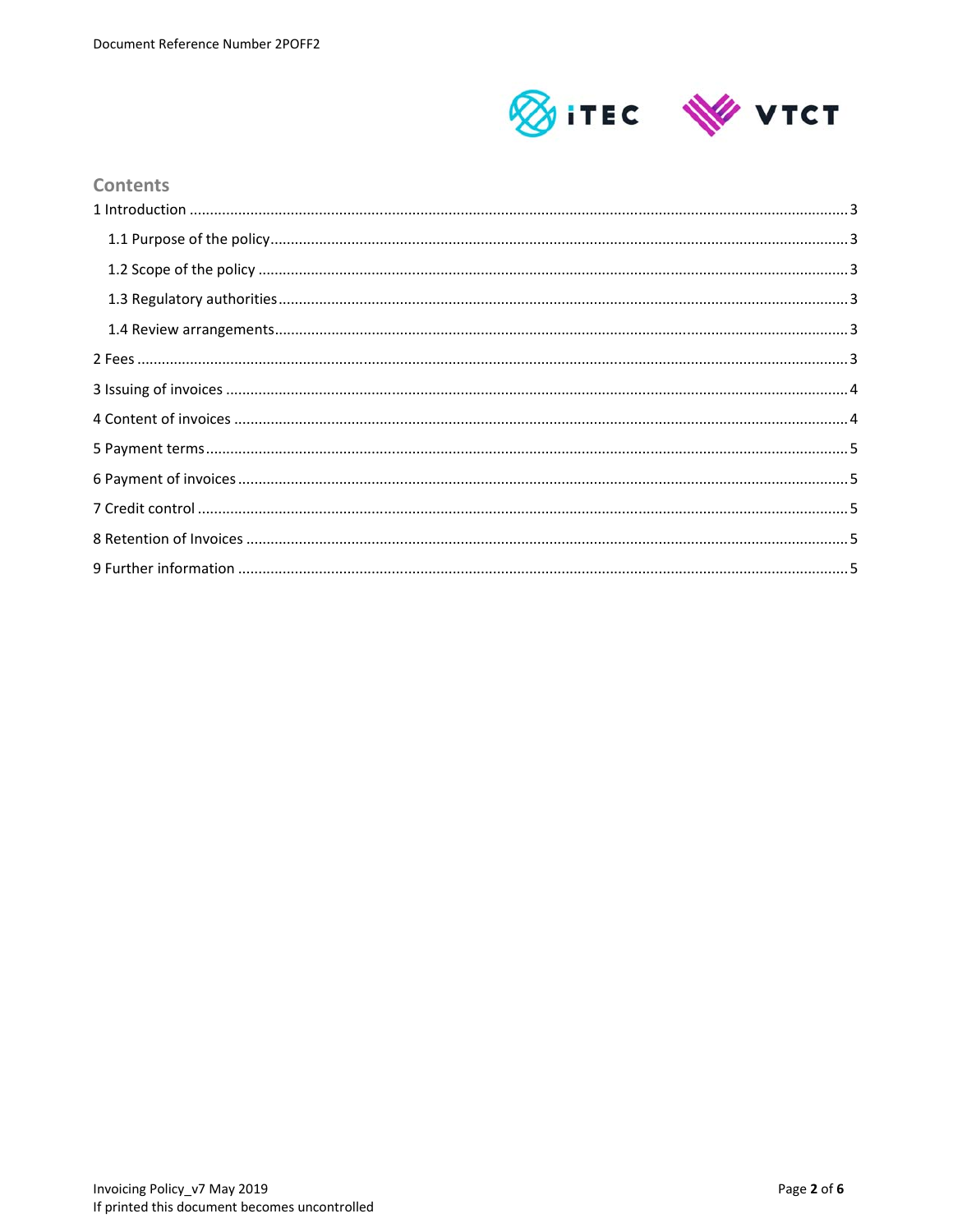

# **1 Introduction**

## **1.1 Purpose of the policy**

This policy sets out the processes followed by VTCT and ITEC in relation to the issue, payment and retention of invoices for its products and services.

### **1.2 Scope of the policy**

This policy is provided for all centres approved to deliver VTCT and ITEC qualifications and buyers of VTCT regulated services.

#### **1.3 Regulatory authorities**

This policy addresses the requirements of the relevant regulatory authorities' criteria.

#### **1.4 Review arrangements**

This policy is reviewed annually as part of VTCT's self‐evaluation activity, which includes consideration of customer and regulatory feedback and good practice guidance. A policy review may also be triggered as an action resulting from the outcome of the investigation of a complaint.

#### **2 Fees**

VTCT's and ITEC's service fees are:

- published annually;
- available on the website for UK customers. VTCT and ITEC reserve the right to produce and publish pricelists for non‐UK markets on a variable basis driven by currency exchange movements. These are therefore not published on the website;
- distributed to centres' accounts departments at least 3 months in advance of the effective period;
- distributed following updates;
- shared with potential new centres during the approval process;
- reviewed annually;
- normally not increased above the rate of inflation.

The effective fee periods are:

- ITEC 1 August to 31 July (UK); 1 January to 31 December (overseas);
- VTCT 1 August to 31 July.

VTCT and ITEC operate a centre registration and verification fee. If the centre ceases to use VTCT or ITEC qualifications for more than twelve months, a re-inspection/registration fee becomes payable.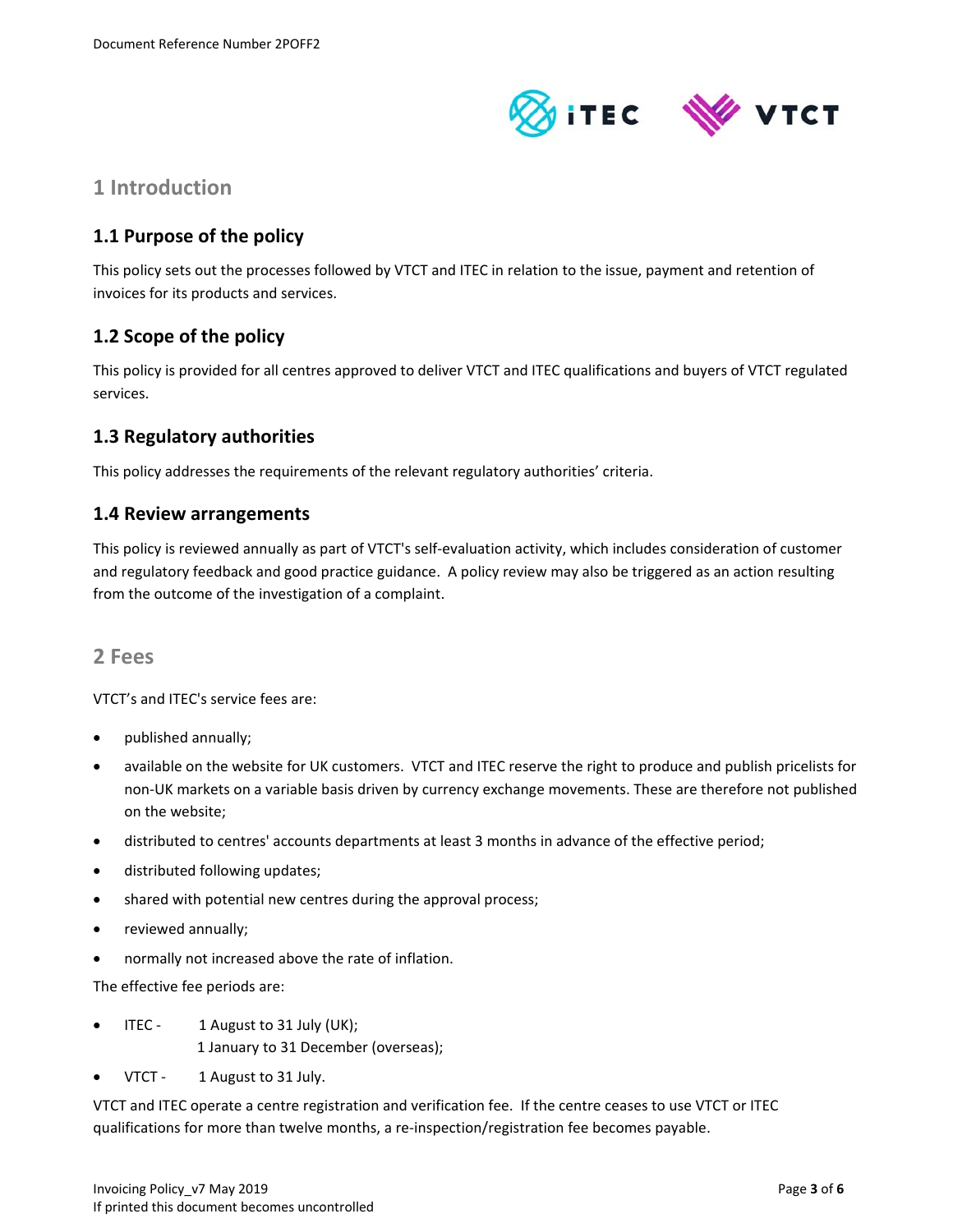

VTCT and ITEC operate an annual minimum expenditure threshold of £1,000 for the period 1st August to 31 July the following year for UK Centres. Any expenditure below this threshold is invoiced so that annual spend of the centre totals £1,000.

No additional charges are made for postage and packaging except in the case of late theory paper examination requests, charged at standard postal rates.

### **3 Issuing of invoices**

- VTCT invoices are issued within 14 days of provision of the related service.
- ITEC invoices are issued within 8 weeks of the first examination, except those for NVQs, which are issued upon processing the learner registrations.
- Statements for any balances outstanding are produced monthly.
- Duplicate invoices or statements are provided on request.
- All invoices are sent to the centre's accounts department unless an alternative arrangement has been made.

## **4 Content of invoices**

Each invoice contains the following information:

- centre name and address;
- account number;
- invoice number and date;
- purchase order reference (if required by the centre);
- item lines for the product/service provided;
- item charges, the total charge and VAT amount where applicable;
- payment methods and bank account details;
- payment terms.

Each statement contains the following information:

- breakdown of invoices, credit notes or payments that have not yet been paid or allocated;
- related invoice date, number and amount;
- the centre's credit limit;
- a reminder of payment terms.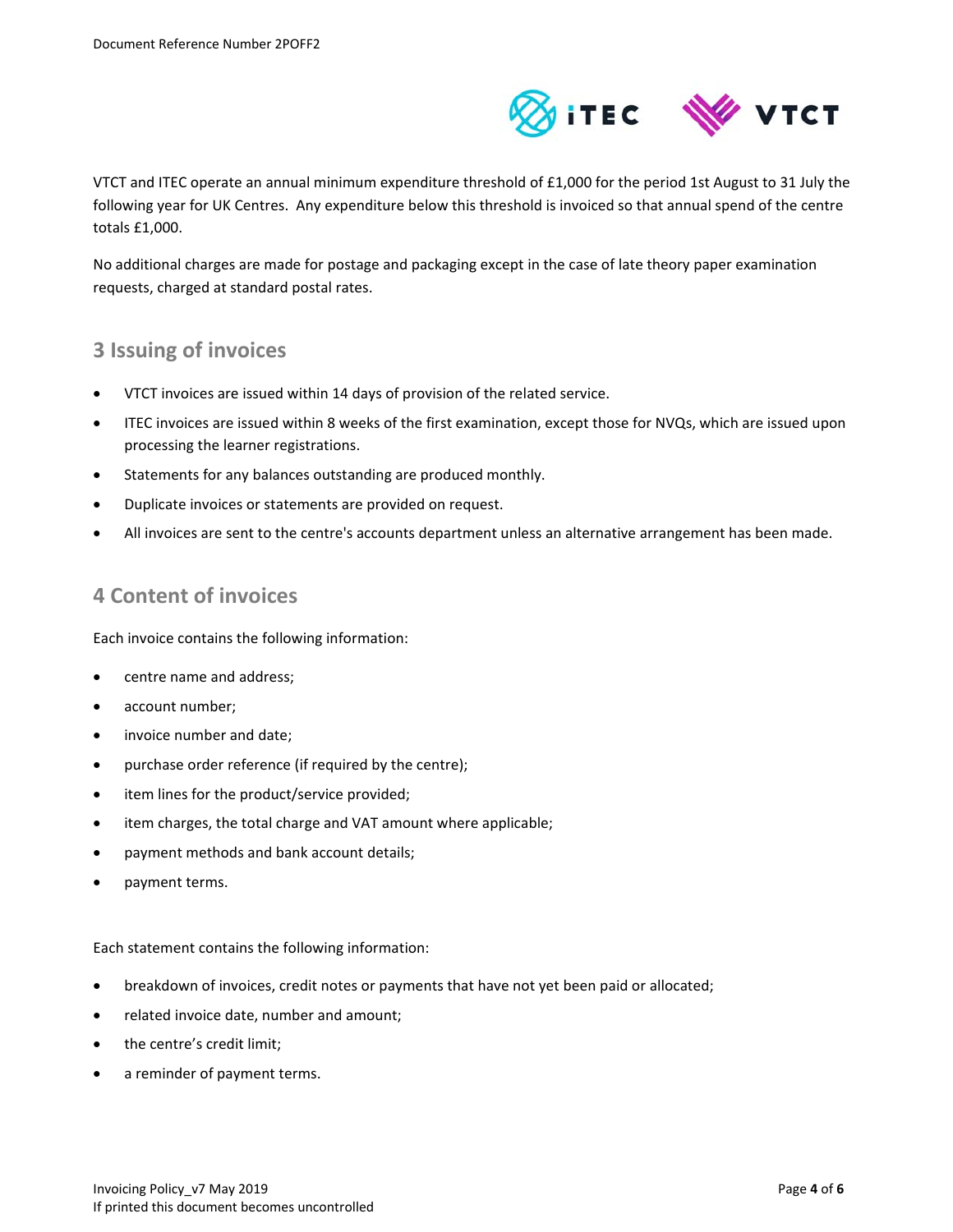

#### **5 Payment terms**

All invoices are due for payment 30 days from the invoice date unless the invoice states otherwise.

## **6 Payment of invoices**

- Centres are required to pay for invoices in full within the stated payment terms.
- Invoices can be paid by BACS, credit card or cheque.
- Details of how to make a payment are included on all invoices and statements.
- Any bank charges incurred are the responsibility of the centre, including any charges for non-cleared cheques, conversion charges and any remittance charges for international monetary transfers.

### **7 Credit control**

- Centres receive statements detailing any outstanding balances and any amounts overdue.
- Failure to pay invoices within payment terms may result in the application of sanctions in accordance with VTCT's Sanctions Policy.
- Sanctions, which may include suspension of registration and/or certification, will remain in place until the amount has been settled or a payment plan has been put in place.
- VTCT and ITEC, at its discretion, may apply late payment interest and charges to overdue invoices.
- A centre which is experiencing temporary difficulties in meeting the payment terms, should disclose this to VTCT and ITEC's finance/accounts department as soon as this becomes apparent.
- VTCT and ITEC reserve the right to
	- determine and apply a credit limit for a centre as considered appropriate and will review and revise a credit limit for a centre when deemed necessary;
	- cease trading with a centre if the centre is deemed a risk to the business;
	- cancel a registration which is related to a non-payment of an invoice.
- Where necessary, outstanding balances will be pursued to a legal conclusion and any fees incurred will be passed on to the centre. Overdue balances may be referred to a collection agency.

# **8 Retention of Invoices**

All invoices and credit notes are held for six years from the invoice date.

# **9 Further information**

Invoicing Policy\_v7 May 2019 Page **5** of **6** If printed this document becomes uncontrolled If you have any queries about invoices or the contents of this policy, please contact VTCT's Finance Department, accounts@vtct.org.uk, tel +44 (0) 23 8068 4500 (Customer Support) or ITEC's Finance Department, accounts@itecworld.co.uk, tel +44 (0) 23 8068 4500 (Customer Support)